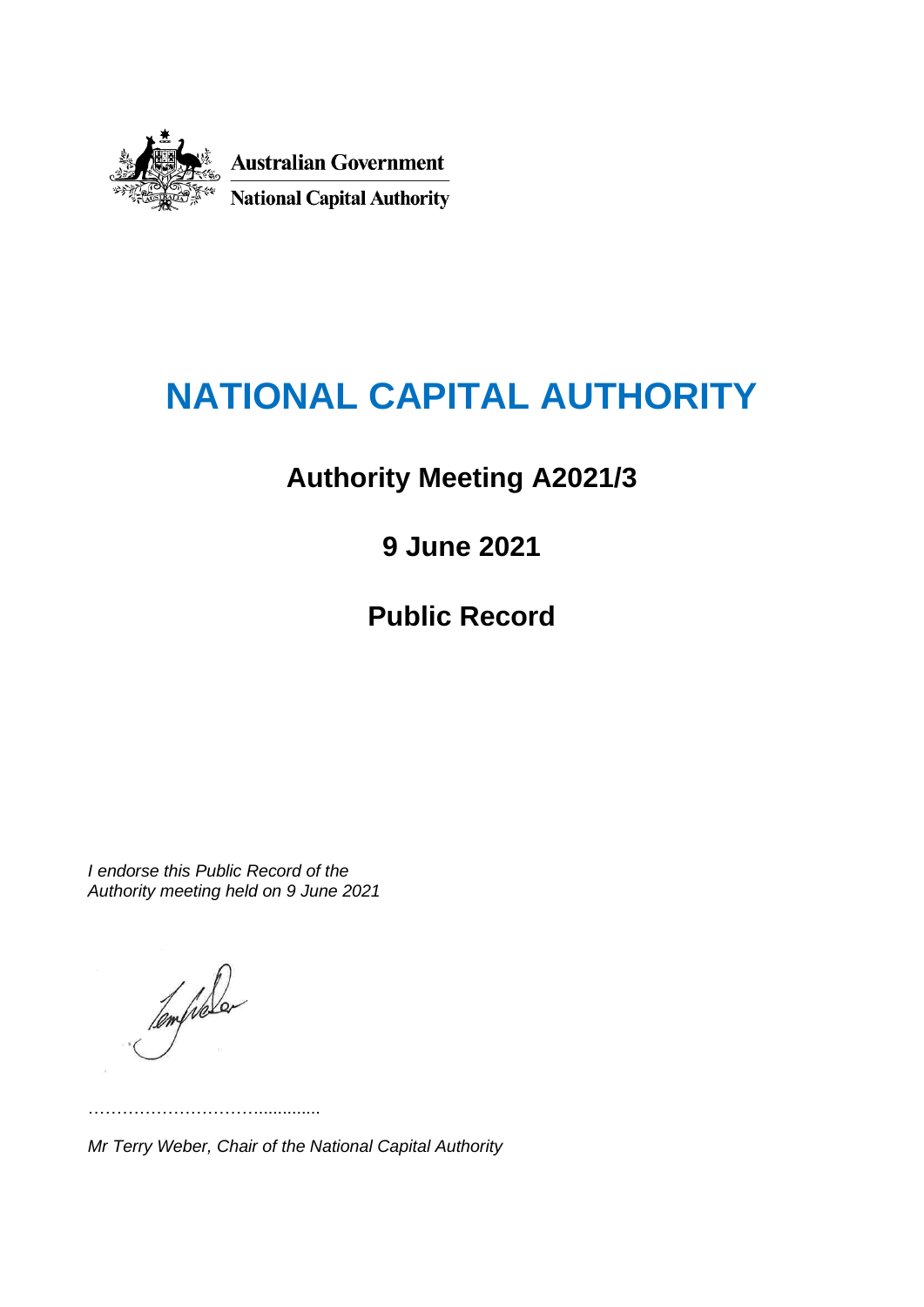This document is a public record of the National Capital Authority meeting held on 9 June 2021. As some matters discussed at Authority meetings are personal, privileged and/or confidential, this record follows but does not represent the formal minutes of the meeting.

# **Administration and Governance**

The following Authority Members attended the meeting: Mr Terry Weber (Chair), Ms Jenny Smithson, Mr James Willson and Ms Sally Barnes (Chief Executive). Mr Dennis Richardson was an apology for the meeting.

This meeting was the Authority's third meeting for 2021.

The Authority attended to the standard administrative and governance processes for the meeting including disclosing and managing any conflicts of interest, finalising the minutes and public record of the previous meeting, and reviewing the status of action items from earlier meetings.

## **Key Governance Matters**

The Authority received and considered a report on the NCA's key governance matters covering work health and safety, risk management, planning and performance, and governance and compliance, and a summary of the most recent meeting of the NCA Audit Committee.

The Authority noted and discussed aspects of the presented report, including an increase in incidents being reported in the most recent quarter, especially involving the public.

The Authority noted updates to the strategic risk register coming from the Audit Committee meeting and made further suggestions to the register. The Authority endorsed the updated NCA Risk Management Policy and Framework.

The Authority discussed the Fraud Risk Assessment and NCA Fraud Control Plan for 2021 to 2023. The Authority discussed some of the NCA's key fraud risks and the coverage of the Plan. The Authority endorsed the Plan for the Chair's signature.

The Authority noted the internal audit work plan. The Authority welcomed the recently-completed audit of the NCA's consultation arrangements, which provides an opportunity to enhance the NCA's consultation arrangements.

# **Finance Report**

The Authority received and discussed the presented finance report, which included a verbal update on financial results to end-May 2021. NCA officers noted the expected financial loss for 2020-21 (agreed with the Department of Finance). They also updated the Authority on expected administered capital spending and proposed budgets for 2021-22.

The Authority noted the report and approved the proposed internal NCA operating and capital budget for 2021-22. The Authority discussed aspects of the report including that assets under the NCA's control were approaching \$1 billion and outcomes from recent procurement work.

## **Forward Agenda**

The Authority noted the forward agenda for the Authority's 2021 meetings. No potential conflicts of interest for agenda items for these meetings were identified at this time.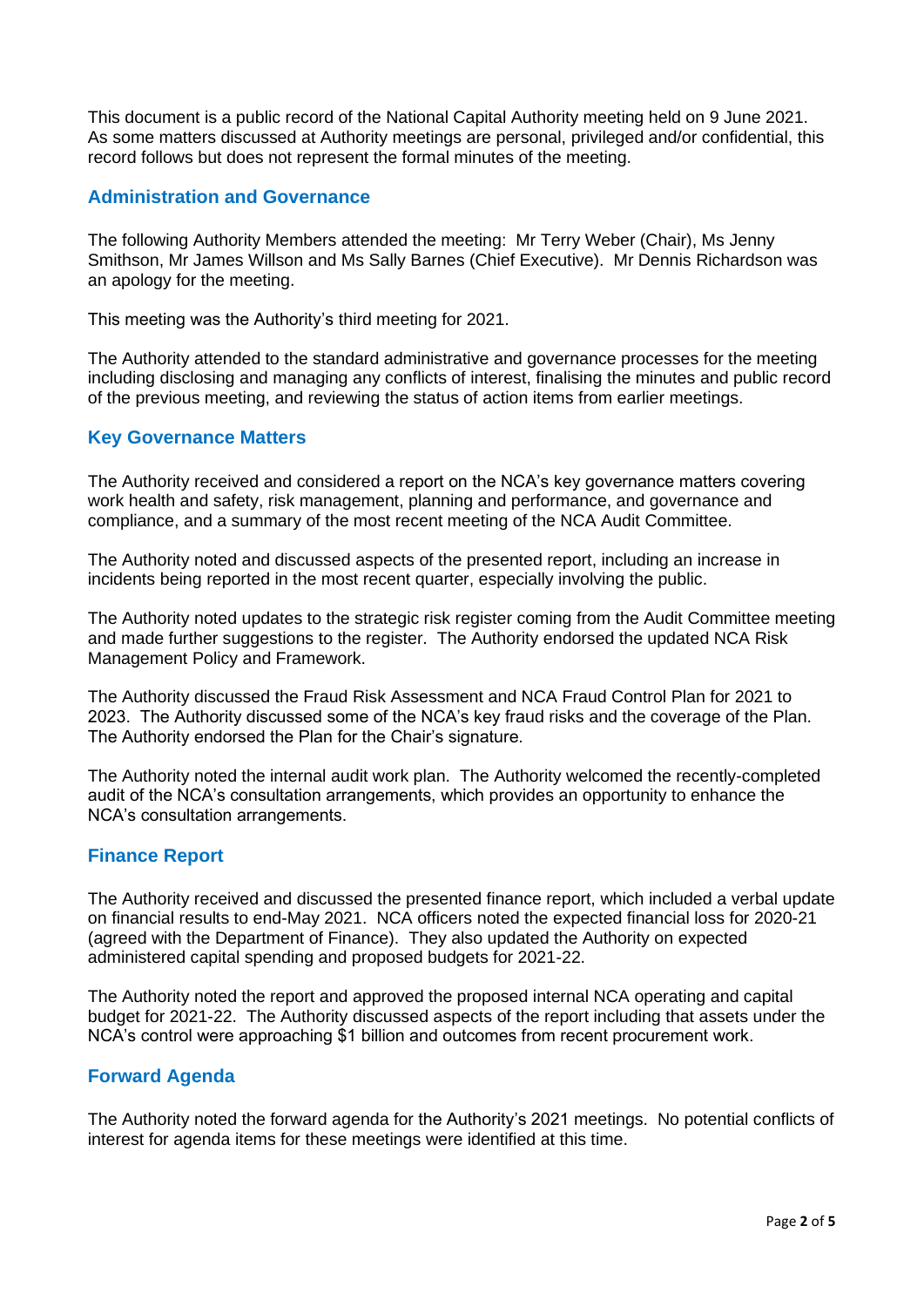# **Presentation – Light Rail Stage 2A**

The Authority received a presentation from ACT Government representatives on the Light Rail Stage 2A project.

The presentation covered the project's context, an update on the project, and proposed sequencing and indicative timing for the project's works packages and works approval applications. Dr Brady flagged that the ACT Government has been working on an updated City Plan which should come to the Authority at its August 2021 meeting.

The Authority discussed the Light Rail project's components and timing, public consultation at the various stages, and key issues including obtaining information on traffic flows, planned landscape outcomes, and co-ordinating works with the NCA's work on Commonwealth Avenue Bridge to minimise disruption.

The Authority agreed to consider a sequence of works approval applications:

- 1. early works in relation to relocation of services
- 2. raising London Circuit
- 3. Stage 2A Light Rail extension to Commonwealth Park.

#### **Presentation – Dairy Flat Road**

The Authority received a presentation from representatives of the Molonglo Group on proposed development at their site on Dairy Flat Road. The presentation covered the current status of the development and the draft Development Control Plan (DCP) for the area, and their vision and aspirations for the site.

The Authority discussed the key issues, drawing out the proponents' particular concerns, including relevant comparisons and implications, including for the overall site (ie beyond the NCA's planning control framework) and adjacent sites.

The Authority asked NCA officers to revise the draft Development Control Plan for the Diary Flat Road development to address the site specific nature of the development and a revised approach to achieve a positive planning outcome.

#### **Presentation – UNSW Draft Master Plan**

The Authority received a presentation from representatives from the University of New South Wales (UNSW) and the ACT Government on a Draft Master Plan for the proposed UNSW Canberra City campus.

The presentation covered key elements of the Draft Master Plan in some detail, including the planned layout, landscape treatment, and transport and parking arrangements. The presentation also included the planned staging of works.

The Authority discussed aspects of the Draft Master Plan including linkages to the city area, and pedestrian and road access. The Authority agreed to the overall direction of the Draft Master Plan as it has delivered on the planning principles previously set by the NCA.

# **Chief Executive Report**

The Authority received a report from the Chief Executive covering a range of strategic and human resource matters.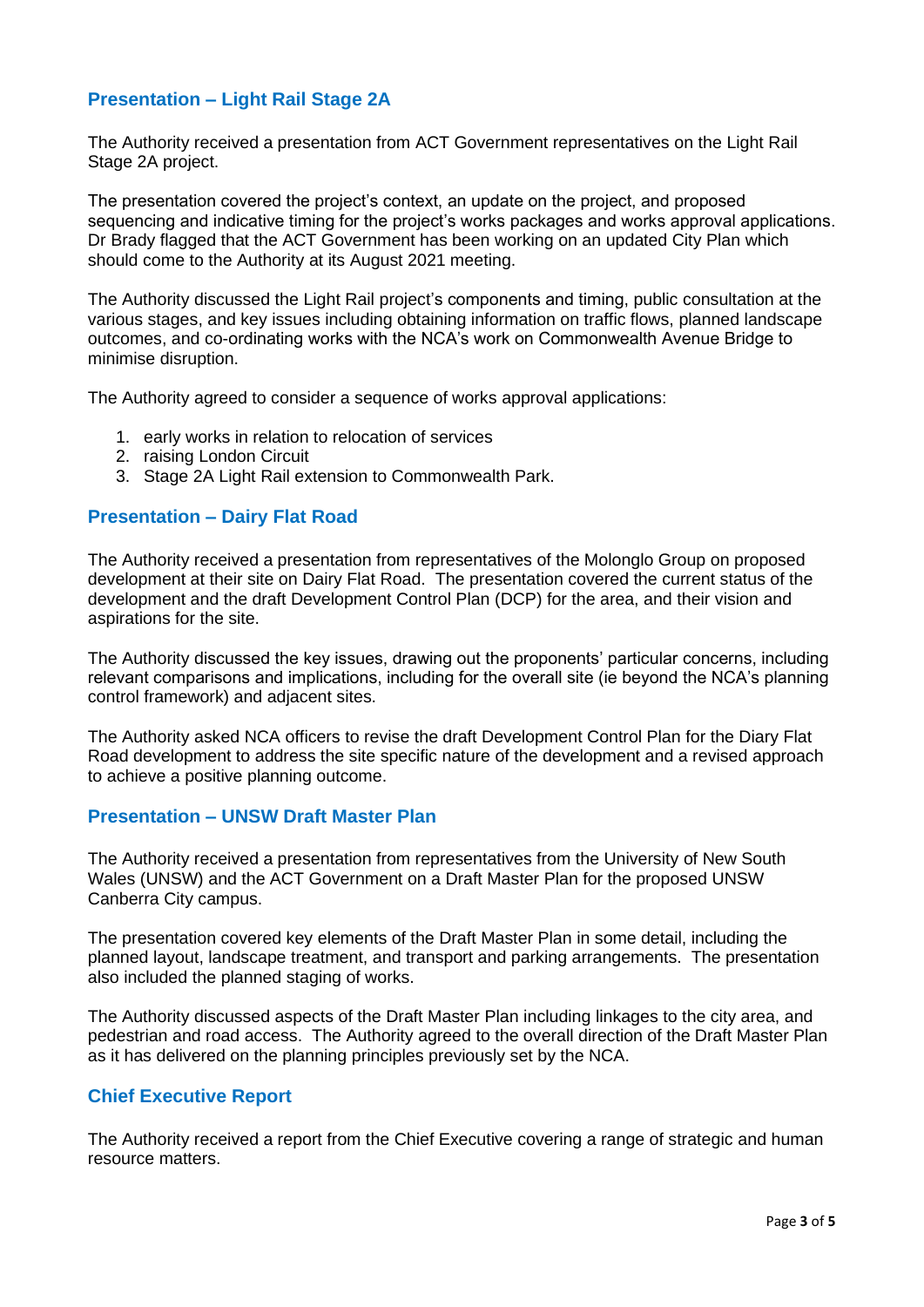The Authority discussed elements of the report including the National Institutions brand marketing campaign, progress in establishing a memorial for Thalidomide victims, and the status of the International Flag Display. The Authority noted the NCA's presentation to the ACT Standing Committee on Planning, Transport and City Services on 6 May 2021.

# **Forestry Place, Yarralumla**

NCA officers presented a paper updating the Authority on the Forestry Place project and seeking the Authority's agreement on next steps. The paper noted that, if agreed to, the development will require an Amendment to the National Capital Plan and proposes further consultation with key stakeholders.

The Authority discussed aspects of the development including its key parameters and scale, and its potential impact, including on traffic.

The Authority noted the information provided and agreed that NCA officers consult with key stakeholders before further consideration of the proposal.

# **Development Control Plans**

NCA officers presented a paper on the NCA's use of Development Control Plans.

The Authority noted the information provided in the paper.

# **Glamping on Springbank Island and Van Gogh Alive on Federation Fountain**

The Authority discussed a presented paper setting out proposals for allowing a commercial operator to run 'glamping' on Springbank Island in Lake Burley Griffin, and for a Van Gogh Alive event to be held on top of Federation Fountain, along with the required infrastructure.

The Authority noted the proposals were consistent with its activation aims, noting the need for appropriate risk management and insurance arrangements to be in place.

Following discussion, the Authority agreed to the proposed events and related requirements.

## **Estate Management Report**

The Authority received and noted the Estate Management Report, which provided an update on key estate management projects and operational issues.

## **Major Projects Committee Report**

The Authority received and noted the report on the work of the Major Projects Committee, which included details of key current projects being undertaken by the NCA.

The Authority discussed some of the projects in the report including the redevelopment of Regatta Point and the National Memorial for Victims and Survivors of Institutional Child Sexual Abuse.

## **Works Approval Report**

NCA officers presented the Works Approval Report, which included an update on current and upcoming works approval applications.